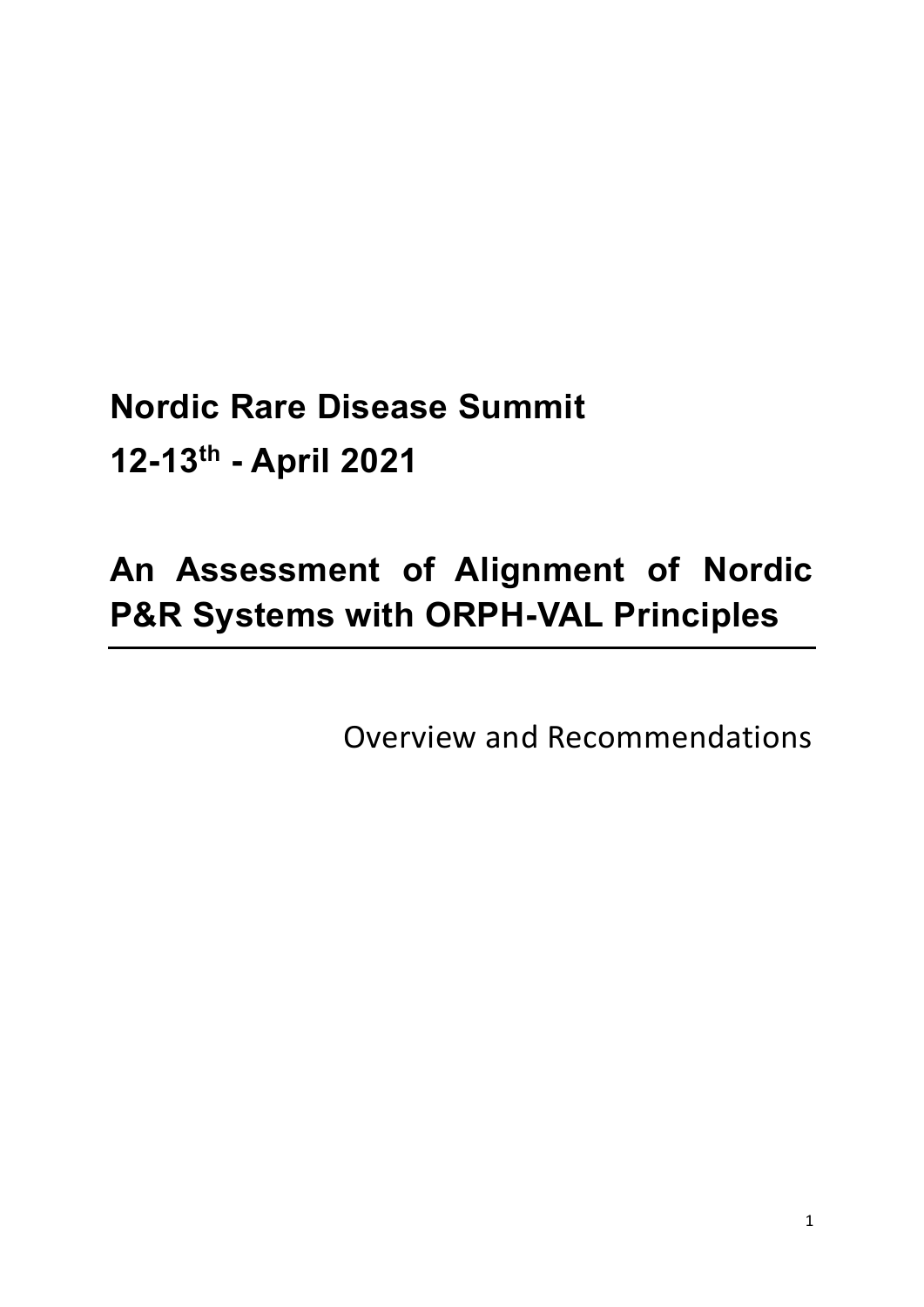#### Introduction

The European Working Group for Value Assessment and Funding Processes in Rare Diseases (ORPH-VAL) is a collaboration of rare disease experts comprised of patient representatives, academics, regulators, payers and industry. It was formed in 2015 with the objective of improving patient access to orphan medicines by establishing common principles to underpin pricing and reimbursement (P&R) processes in Europe. In January 2017 the group's recommendations were accepted for publication in the Orphanet Journal of Rare Diseases.

The working group is undertaking formal assessments of the alignment of national P&R systems with ORPH-VAL's nine recommended principles, in order to see where there is alignment and to identify potential improvements to those systems.

As part of the **Nordic Rare Disease Summit** to help improve patient access to orphan medicines, an assessment of the alignment of Nordic P&R systems for rare disease treatments (RDTs) with the ORPH-VAL principles has been conducted as a basis for discussion on opportunities to improve access.

#### Nordics assessment

In December 2018, an in-depth review was conducted of the alignment of current P&R systems in Sweden, Norway, Denmark and Finland with the nine ORPH-VAL principles. This review encompassed desk research and expert validation via interviews. To incorporate any policy changes in these countries, the review was updated in 2020 and again in 2021 via desk research, interviews and consultation with local P&R experts.



a) Validation consisted of interviews with local industry P&R experts & Payers in the individual Nordic countries b) Validation consisted of interviews with local industry P&R experts to identify the most recent changes

c) Validation consisted of desk research and validation with local industry P&R experts

## Overview of Nordic country pricing and reimbursement systems for RDTs

The way RDTs are assessed depends whether they are delivered in the inpatient (hospital) or outpatient setting. In **Demark** and **Norway** RDTs go through the hospital route only. In **Sweden** and **Finland** RDTs can be assessed through either route. The HTA process and responsible bodies differ depending on which route is used. Regardless of the delivery setting, there is no formal distinction between RDT and non-RDT assessment in any of the Nordic countries.

P&R processes in **Sweden**, **Norway, Denmark** and **Finland** all use a cost-effectiveness approach, but have no fixed cost/QALY threshold. **Sweden** and **Finland** are flexible in their willingness to pay for ultra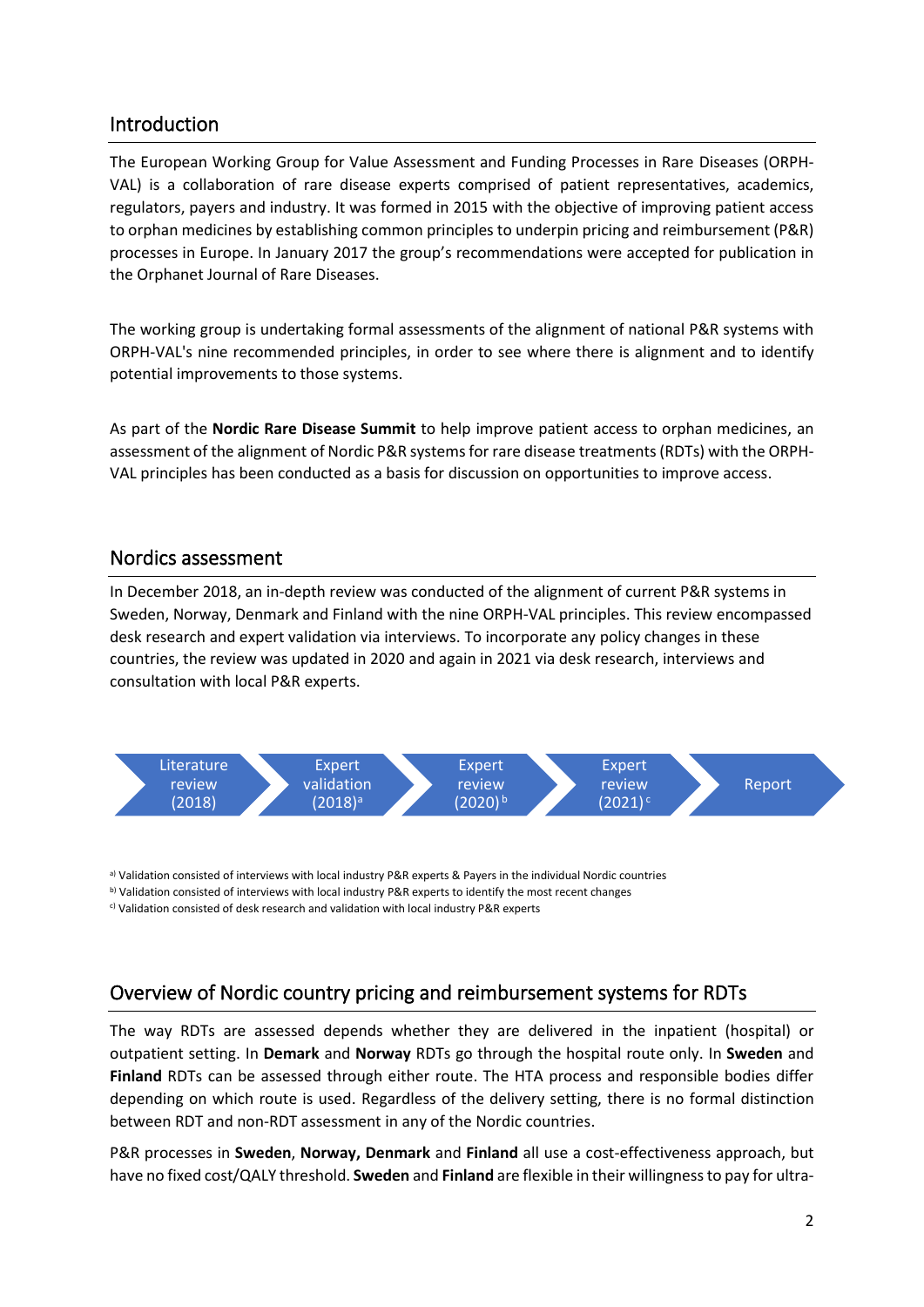RDTs and may accept higher ICERs. **Norway** also allows some flexibility in willingness to pay for RDTs, but in practice they are often rejected for failing to demonstrate cost effectiveness.

In **Finland** and **Denmark** RDTs are funded nationally, while in **Sweden** funding is national or regional depending on the route selected for assessment. In **Norway**, RDT funding has recently been shifted to hospitals.

## Possible areas for improvement in the Nordic countries

Based on the in-depth review from 2018 and updates in 2020 and 2021, three common areas for potential improvement were identified:

#### 1. **Value assessment processes should consider all RDT specificities in a consistent way**

Value assessment processes should explicitly consider factors associated with RDTs, such as the rarity of the condition, disease severity, availability of existing treatments, and societal burden. In the Nordic countries these considerations are not always comprehensively included in the decision-making framework, and more formalized and consistent consideration of these criteria could improve patient access. This focus could be achieved through the creation of RDT-specific assessment pathways, or the introduction of special and specific criteria for RDTs within existing frameworks.

In addition, it would be helpful to have more explanation of how these rare disease specific considerations impact decisions. For example, in all Nordic systems there is recognition of disease severity in assessment criteria, but lack of clarity on its importance in the final reimbursement decision. Greater clarity could be achieved by stipulating the relative importance weights given to different decision criteria for RDTs, or by using more deliberative decision processes.

Similarly, there is a need to account for the greater evidential uncertainty in rare diseases. The flexibility in interpretation of data should be considered in light of the rarity of the condition and the relative paucity of available evidence on disease outcomes. Flexibility in methods – such as indirect comparisons and extrapolation of surrogate endpoints – should be allowed, and guidance provided on best practice for such analyses in small populations.

#### 2. **More consistent disease-specific expertise should be incorporated in current processes**

In rare diseases the relative absence of information about the condition raises the need for the involvement of disease-specific experts. Patients and doctors can provide critical insight on disease burden and endpoints, interpretation of treatment benefit, and understanding of patient experiences, preferences, needs and values.

Nordic countries mostly do include physician and patient input into their decision processes, but often in an informal manner, where the relevance of patient and physician testimony is sometimes unclear. This is particularly true for the patient perspective.

Patient and physician involvement in the HTA appraisal and decision-making process should be more structured and consistent. Where possible, multiple disease-specific physician experts should be consulted during the appraisal process and should participate in decision meetings. Disease-specific patient groups should be assisted to produce written submissions that are incorporated into the appraisal process, and individual patients should be allowed to testify at the decision meetings. Rare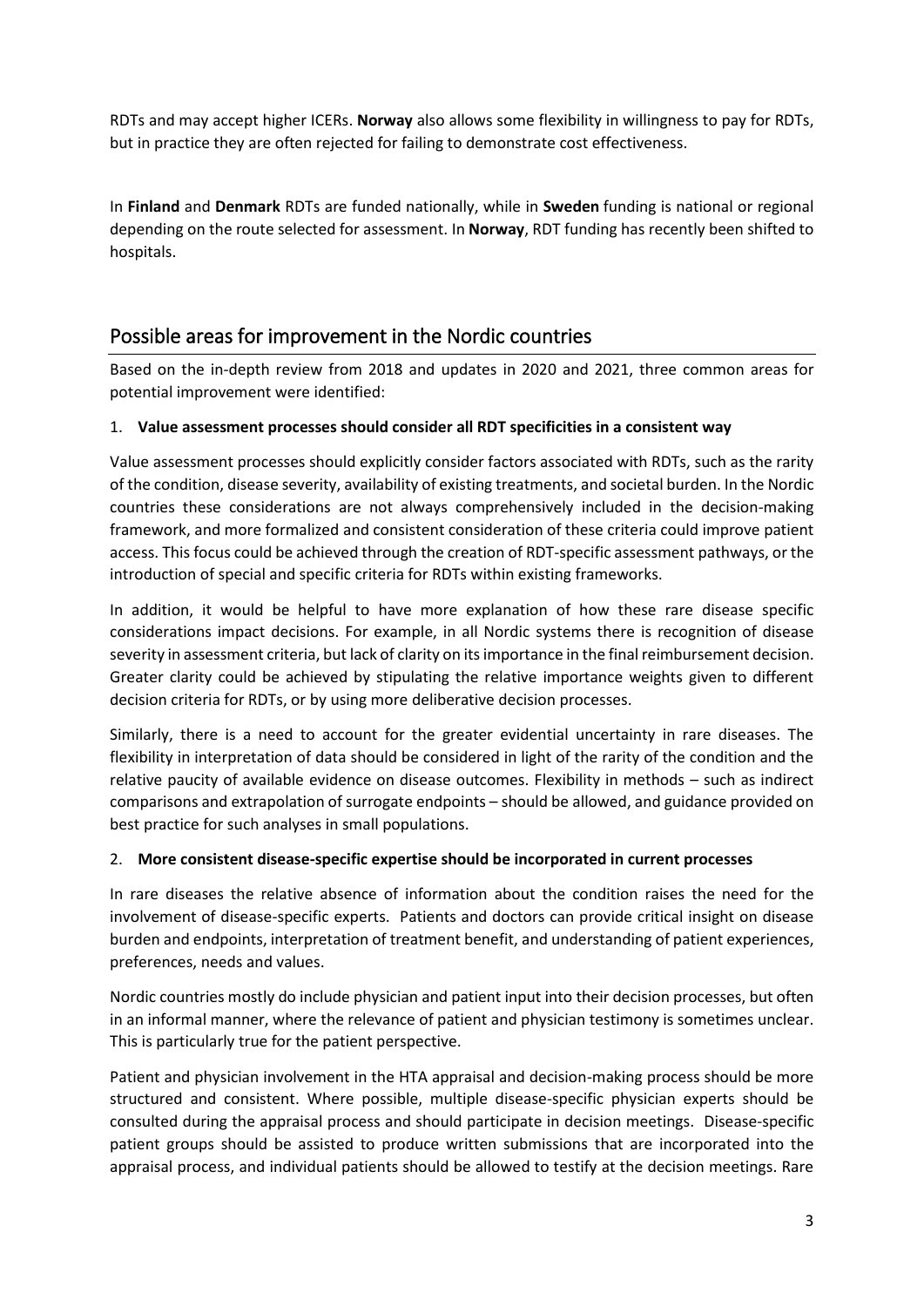disease patient representatives (not necessarily from the disease under assessment) should have voting roles in appraisal committees.

#### 3. **RDT assessment processes should be adaptive and subject to the need and availability of information over time**

Given the inherent uncertainty associated with rare diseases, and the inevitable imperfection of data at the time of launch, P&R processes should be adaptive, allowing revision of decisions over time as real-world evidence accrues.

Currently in the Nordics some countries have experimented with contractual agreements that incorporate elements of conditional reimbursement or outcomes-based payment, but in practice such approaches are seldom used.

Countries should put in place sufficient resource and expertise to allow for adaptive P&R processes for RDTs in situations where the level of uncertainty necessitates it. Adaptive processes should be focused on the generation of additional evidence, either from ongoing clinical trials or through real-world data. Real-world evidence should, whenever possible, be generated though supra-national registries allowing better and quicker understanding of the clinical profile of the treatment.

The process for adaptive decision making should involve all relevant stakeholders, including physicians and patient experts, and clarity should be given about responsibilities within the agreement. P&R decisions should be able to move both upwards and downwards as new evidence becomes available.

#### Summary

One of the goals of the Nordic Rare Disease Summit is to help improve patient access to RDTs. The assessment of alignment of Nordic P&R systems for RDTs with the nine ORPH-VAL principles highlights three common areas for potential improvement:

- 1. Value assessment processes should consider all RDT specificities in a consistent way
- 2. More consistent disease-specific expertise should be incorporated in current processes
- 3. RDT assessment processes should be adaptive and subject to the need and availability of information over time

These can be the subject of informed discussion at the Summit between stakeholders who share the same goal of ensuring sustainable access to medicines for patients with rare diseases.